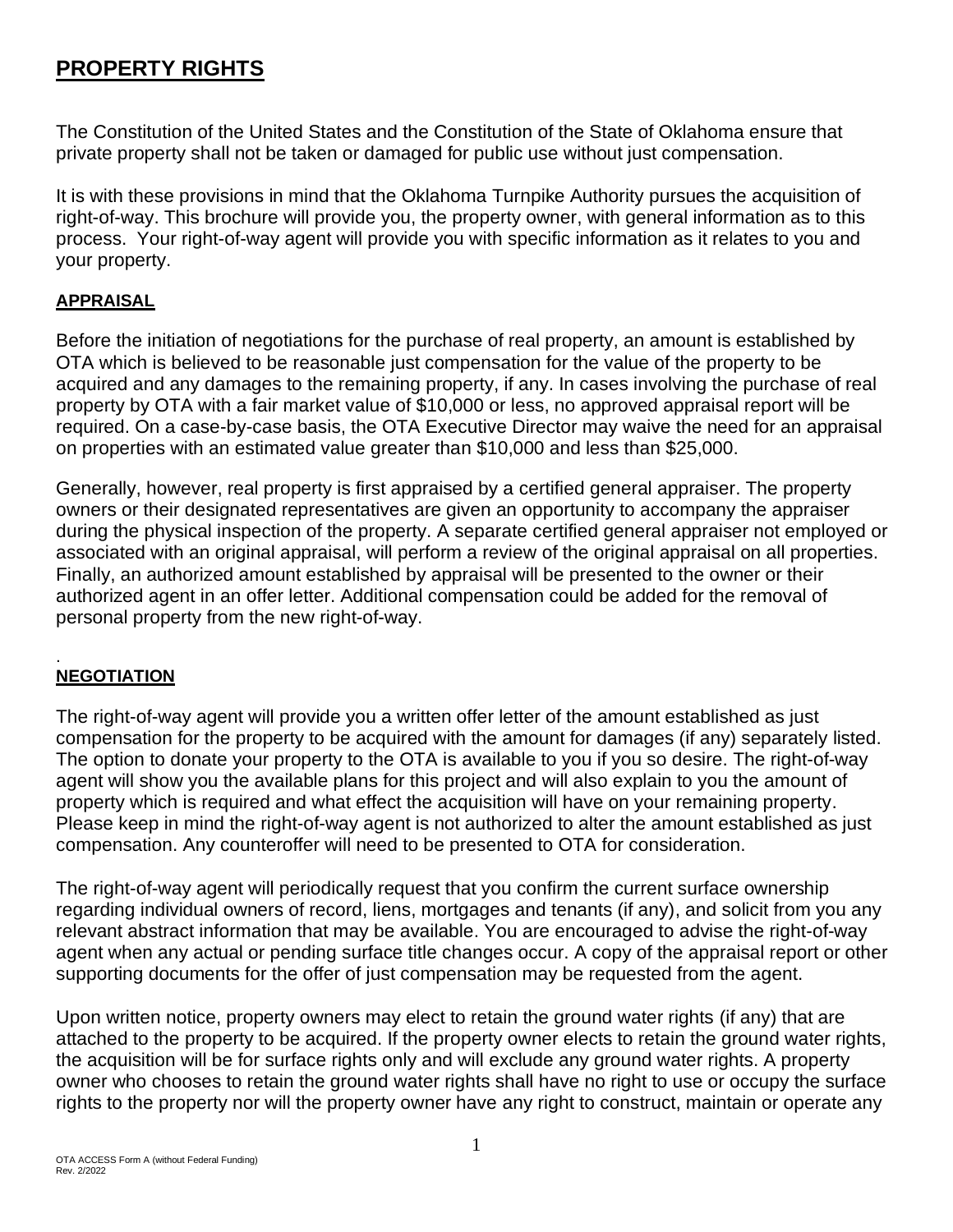water well, drilling equipment or lines on or under the surface without the express written permission of OTA.

### **ACCEPTANCE OF OFFER**

If an agreement is reached on compensation and you can convey marketable title, the right-of-way agent will prepare the contract for the sale of real estate for your review, approval and execution. You will be notified of a formal closing date and will be required to attend to sign closing documents and receive your just compensation unless other arrangements are made with the abstractor.

### **EMINENT DOMAIN**

In the event you and the OTA are unable to reach a negotiated agreement for the purchase of your property or marketable title could not be conveyed, it will be necessary for OTA to exercise its power of eminent domain. The power of eminent domain is the power of the state to take private property for public use upon the payment of just compensation. The legal process by which the power of eminent domain is exercised is known as condemnation.

Condemnation proceedings begin when OTA files a petition in the district court in which your land is situated. You will be provided a copy of the petition. The next step to be taken in condemnation proceeding is for the district judge to appoint three unbiased disinterested freeholders (land owners), known as commissioners, to decide the amount of compensation they think you should receive.

These commissioners will be appointed at a hearing at the courthouse. You will be provided written notice at least 10 days prior to that hearing. Under the law, the district judge has the authority to select all three of the commissioners. However, in some instances, the district judge will ask the parties for suggestions as to whom to appoint. You have the right to attend the hearing, but you are not required to do so.

The three court-appointed commissioners, having been sworn to perform their duties impartially and justly, will inspect the property and assess the amount of just compensation they believe you are entitled. The compensation awarded by the commissioners (known as the "commissioners' award") will include the value of the part of your property actually taken, as well as damages, if any, by way of reduction in value to the remaining portion of the property not taken. Any special and direct benefits to the part of the property not taken may be offset only against any injury (damage) to the property not taken. The commissioners will then file a written Report of Commissioners with the court clerk setting forth their findings. Within 10 days, the court clerk shall forward to you or your attorney a copy of the commissioners' report and a notice stating the time limits for filing an exception or demand for jury trial.

After the filing of the Report of the Commissioners, the OTA will deposit the amount awarded by the commissioners with the court clerk. State law provides that upon such deposit OTA acquires the right to enter and take possession of the property. If you so desire, you may make application to the court for disbursement of the commissioners' award to you (or at least that portion of the award to which you are entitled). The withdrawal of the commissioners' award in no way affects your right to pursue further legal actions, as detailed below.

If either party believes there has been an error or omission in the Report of Commissioners, or if you wish to challenge the state's legal powers to take your property, a written exception to the Report of